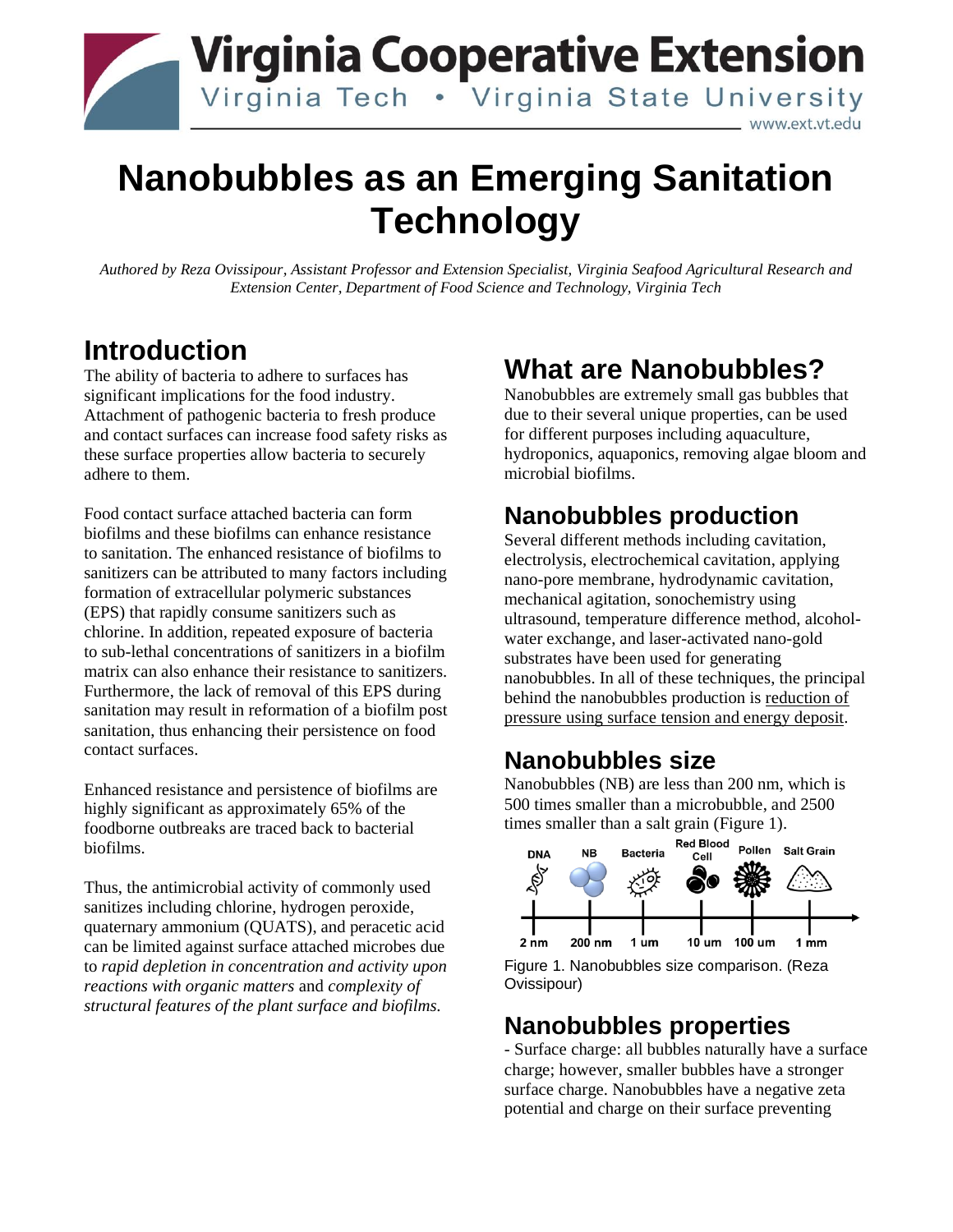them from coalescence, and supporting their stability.

- Nanobubbles are hydrophobic.

- Their internal pressure is around 6 MP, which can release a high amount of energy at the nano-level.

- They have Brownian motion and stay in the water column longer than regular bubbles.

- They can be filled with different gas sources.

#### **Nanobubbles stability**

Nanobubbles exhibit remarkable stability with a lifetime of hours to days. They are subjected only to Brownian motion and have negligible buoyant force resulting in high stability.

They are negatively charged at neutral pH (zeta potential below -20 mV for most gases) which the charge comes from the excess OH ions relative to  $H^+$ ions at a bubble-water interface, and the internal pressure of nearly 6 MPa. The stability of nanobubbles determines their antimicrobial properties since it has strong a correlation with surface tension and nanobubbles surface properties.

Hydrophobic materials adsorbed on the part of the nanobubbles surface can stabilize the bubble by ensuring dynamic equilibrium between mass influx and outflux.

# **Antimicrobial properties**

- Nanobubbles can penetrate into the organic materials and disrupt the biochemical structures including microbial biofilms (Figure 3).

- Also, they can reduce surface tension and increase the bacterial detachment.

- Once they burst, they release a high amount of energy generating hydroxyl and oxygen radicals which can inactivate bacteria.

-Nanobubbles technology enhances microbial inactivation which combines with other technologies such as ultrasonication.



**Enhance Sanitizers Efficacy** 

Figure 2. Microbial biofilm removal using nanobubbles. (Reza Ovissipour).



**Untreated Stainless Steel** 

**NB-treated Stainless Steel** 

Figure 3. Contact angle of untreated and Nanobubbles treated stainless steel and plastic. (Reza Ovissipour)

#### **Nanobubbles Advantages**

- Nanobubbles can significantly remove microbial biofilms on surfaces

- Nanobubbles' efficacy will be enhanced in combination with chlorine-based sanitizers

- Nanobubbles can induce microbial injury
- Reduce chemical and antibiotic applications
- Enhance sanitizers delivery to bacteria
- Penetrate into biofilms
- Proper for water treatment
- Proper for agricultural water treatment
- Could be used for removing biofilms from pipes
- Membrane sanitation in the food industry